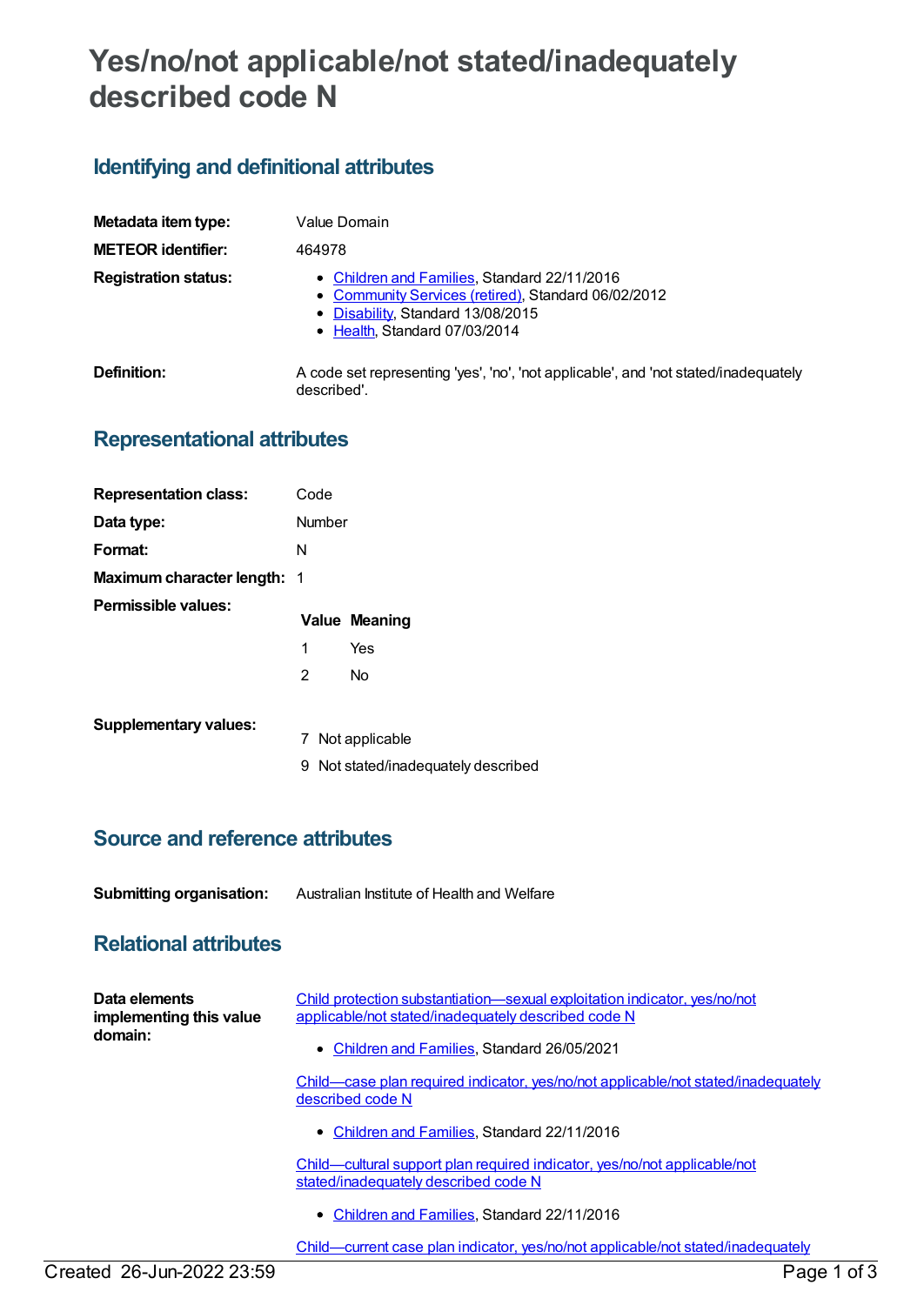described code N

[Children](https://meteor.aihw.gov.au/RegistrationAuthority/17) and Families, Standard 22/11/2016

Child—current cultural support plan indicator, yes/no/not applicable/not [stated/inadequately](https://meteor.aihw.gov.au/content/529663) described code N

• [Children](https://meteor.aihw.gov.au/RegistrationAuthority/17) and Families, Standard 22/11/2016

Child—current leaving care plan indicator, yes/no/not applicable/not [stated/inadequately](https://meteor.aihw.gov.au/content/493102) described code N

- [Children](https://meteor.aihw.gov.au/RegistrationAuthority/17) and Families, Standard 22/11/2016
- [Community](https://meteor.aihw.gov.au/RegistrationAuthority/1) Services (retired), Incomplete 22/08/2012

Child—first care and protection order indicator, yes/no/not applicable/not [stated/inadequately](https://meteor.aihw.gov.au/content/655240) described code N

[Children](https://meteor.aihw.gov.au/RegistrationAuthority/17) and Families, Standard 22/11/2016

Child—initial health check conducted indicator, yes/no/not applicable/not [stated/inadequately](https://meteor.aihw.gov.au/content/529681) described code N

- [Children](https://meteor.aihw.gov.au/RegistrationAuthority/17) and Families, Standard 22/11/2016
- [Community](https://meteor.aihw.gov.au/RegistrationAuthority/1) Services (retired), Candidate 16/10/2014

Child—initial health check required indicator, yes/no/not applicable/not [stated/inadequately](https://meteor.aihw.gov.au/content/529672) described code N

- [Children](https://meteor.aihw.gov.au/RegistrationAuthority/17) and Families, Standard 22/11/2016
- [Community](https://meteor.aihw.gov.au/RegistrationAuthority/1) Services (retired), Candidate 16/10/2014

Child—leaving care plan required indicator, yes/no/not applicable/not [stated/inadequately](https://meteor.aihw.gov.au/content/493090) described code N

- [Children](https://meteor.aihw.gov.au/RegistrationAuthority/17) and Families, Standard 22/11/2016
- [Community](https://meteor.aihw.gov.au/RegistrationAuthority/1) Services (retired), Incomplete 22/08/2012

[Female—caesarean](https://meteor.aihw.gov.au/content/673248) section at most recent previous birth indicator, code N

- ACT Health [\(retired\)](https://meteor.aihw.gov.au/RegistrationAuthority/9), Candidate 14/08/2018
- [Health](https://meteor.aihw.gov.au/RegistrationAuthority/12), Superseded 12/12/2018

[Female—caesarean](https://meteor.aihw.gov.au/content/422187) section at most recent previous birth indicator, code N

• [Health](https://meteor.aihw.gov.au/RegistrationAuthority/12), Superseded 02/08/2017

[Female—caesarean](https://meteor.aihw.gov.au/content/732743) section at most recent previous birth indicator, yes/no/not applicable/not stated/inadequately described code N

• [Health](https://meteor.aihw.gov.au/RegistrationAuthority/12), Standard 03/12/2020

[Female—caesarean](https://meteor.aihw.gov.au/content/695328) section at most recent previous birth indicator, yes/no/not applicable/not stated/inadequately described code N

• [Health](https://meteor.aihw.gov.au/RegistrationAuthority/12), Superseded 03/12/2020

Non-admitted patient service event—group session indicator, yes/no/not applicable/not [stated/inadequately](https://meteor.aihw.gov.au/content/730453) described code N

• [Health](https://meteor.aihw.gov.au/RegistrationAuthority/12), Standard 05/02/2021

Non-admitted patient service event—multiple health-care provider indicator, yes/no/not applicable/not [stated/inadequately](https://meteor.aihw.gov.au/content/727749) described code N

• [Health](https://meteor.aihw.gov.au/RegistrationAuthority/12), Standard 05/02/2021

Order—National Out-of-Home Care standards (NOOHCS) order indicator, yes/no/not applicable/not [stated/inadequately](https://meteor.aihw.gov.au/content/655244) described code N

• [Children](https://meteor.aihw.gov.au/RegistrationAuthority/17) and Families, Standard 22/11/2016

Person with [cancer—perineural](https://meteor.aihw.gov.au/content/429134) invasion indicator, yes/no/not applicable/not